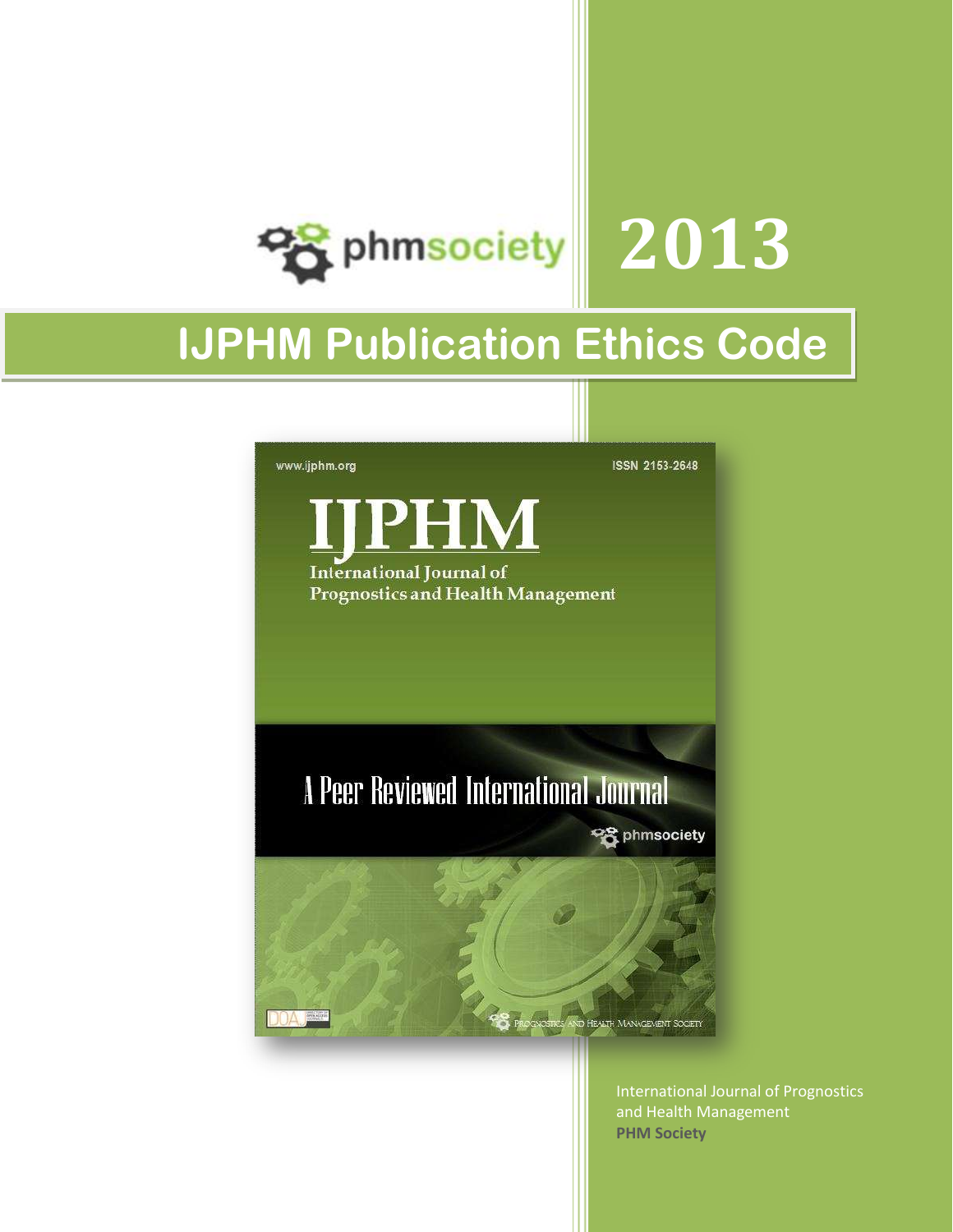

# **Editorial Responsibilities**

The Editors (chief and associate editors) of the journal are responsible for all content published in journal archives during their reigns. While associate editors help determine the technical quality and merits to qualify for publication in the journal, the ultimate control to publish a paper resides with chief editors. The Editors together with the members of the editorial board continuously strive to maintain a high technical quality through thorough and unbiased peer reviews.

A single-blind peer review process is followed where the reviewers are never known to the authors, but the authors are always known to the reviewers. In this way, the paper does not hide relevant aspects (e.g., references to other papers by the same authors) that may be helpful for a balanced and fully informed review. Upon completion of the review process of a paper, access to the Editor's decision will be available to all anonymous reviewers through online review system for paper review.

The journal encourages authors to publish corrections, clarifications, retractions, and apologies when needed. Such changes and/or addenda may be facilitated through revised manuscripts for original submissions or new submissions as communications as appropriate. Revised manuscripts may or may not require additional peer review depending upon the nature of correction or addendum. The requirement for additional reviews is determined by the editors.

## **Author Responsibilities**

Contributions to IJPHM must report original research and will be subjected to review by reviewers at the discretion of the Editor. IJPHM considers only manuscripts that have not been published elsewhere (including at conferences), and that are not under consideration for publication or in press elsewhere. Moreover, it is the responsibility of the author to ensure that any data or information submitted complies with the export-control regulations of the author's home country (e.g., International Traffic in Arms Regulations (ITAR) in the United States). Likewise, authors should ensure that data and information submitted complies with internal IP and proprietary guidelines of their respective companies.

If authors choose to disclose and acknowledge the supporting organization and the program under which the research was conducted, this information will be visible to the reader. Authors can choose to provide this information on the submission page or as suggested in the manuscript templates under the acknowledgement section.

Authors must follow detailed guidelines provided in 'For Authors' section and should adhere to code of conduct provided by the Committee of Publication Ethics (COPE).

## **Decisions and Appeals**

Decisions to accept or reject a submission for publication are solely based on the paper's importance, originality, and clarity, and the study's relevance to the topics related to prognostics and health management as outlined here. Determination of these merits in a paper is largely based on reviewer recommendations. Decisions are based on consensus of two or more reviews. In cases where a clear consensus is not reached in the first round editors generally request additional reviews until a decision is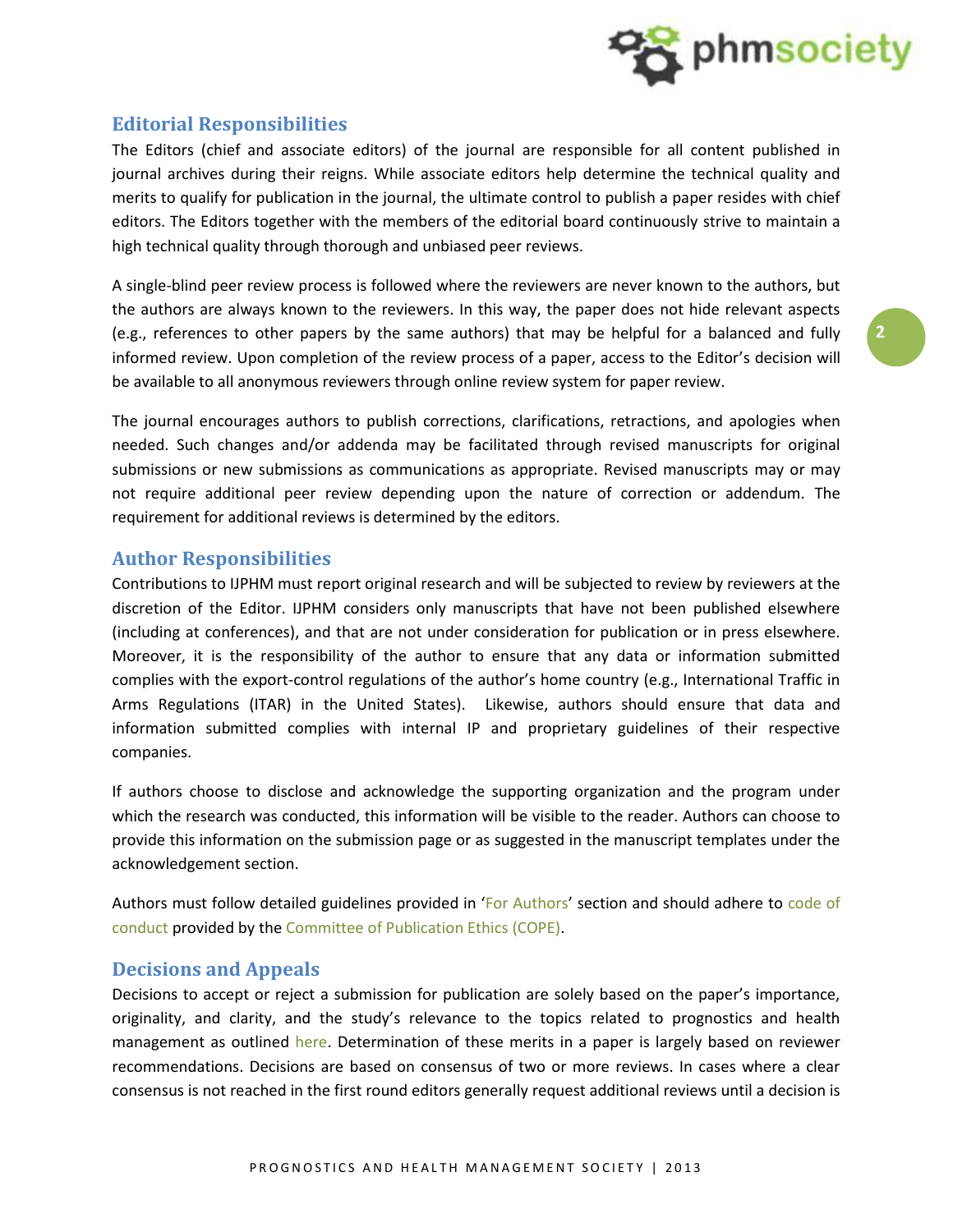

possible. All reviews are made available to the authors, without revealing reviewer names, regardless of what decision is made. For authors' and reviewers' reference detailed review process is explained here.

#### **Acceptance**

A paper may be accepted *as is*, *with minor revisions*, or *with major revisions*. If the paper is recommended *as is* it is immediately published and authors are accordingly notified. However, if a paper is recommended for publication after revisions the paper is first accepted conditionally and authors are requested to revise their paper within 3-4 weeks timeframe, unless additional time is requested. A paper requiring *minor revisions* is reviewed by the Review manager to determine if the revisions are satisfactory before it is recommended for publication. At that point the paper is accepted and published and the authors are notified. However, if a paper needs *major revisions*, the revised paper is sent for a re-review to the reviewer(s) requesting major revisions. The paper is not finally accepted until the reviewers are satisfied with the revised versions. A paper may be re-reviewed up to a maximum of two times and if a consensus is still not reached between the reviewer(s) and the authors, editors intervene and make a final decision to accept or reject that paper.

#### **Rejection**

In case a paper is rejected the authors are notified of the decision along with a clear reason compiled by review manager and the editors based on reviewer recommendations. Authors are suggested to look at the reviews and report back, within two weeks of the decision notification, if for some reason they do not concur with any of the reviews or the overall decision. They are asked to provide a response to review document clearly explaining their points with clear references to the points of disagreement in the review recommendations. At that point Editors reserve the rights to determine whether author concerns are valid or not, depending upon which, reviewers may be asked to re-review the paper in light of author explanations or additional reviews may be requested. If the two week period for appeal is over without any response or an appeal from the authors the paper is finally rejected. Once rejected, the decision cannot be reversed in normal circumstances. The authors will need to create a new submission if they wish to revise their paper to accommodate reviewer recommendations without appealing the decision.

#### **Submission Withdrawal**

Authors have a right to withdraw their submissions before any of the reviews are completed. Upon such withdrawals the manuscripts are no longer available to any of the reviewers and the editorial board members. The PHM Society does not retain a copy of a withdrawn manuscript in its database. However, the submission information with metadata and abstract, provided at the time of submission, is retained for the records. This information is not made public and is only available to the submitting author and the journal editors. Once the reviews are completed the paper cannot be withdrawn by the authors. If they still wish to retract their submission the editorial office will reject that paper to exclude from publication. This is done out of respect for the time and effort reviewers have already put in and also to track duplicate submissions on the same subject at which point the original reviewers, if available at that time, will be called upon.

**3**